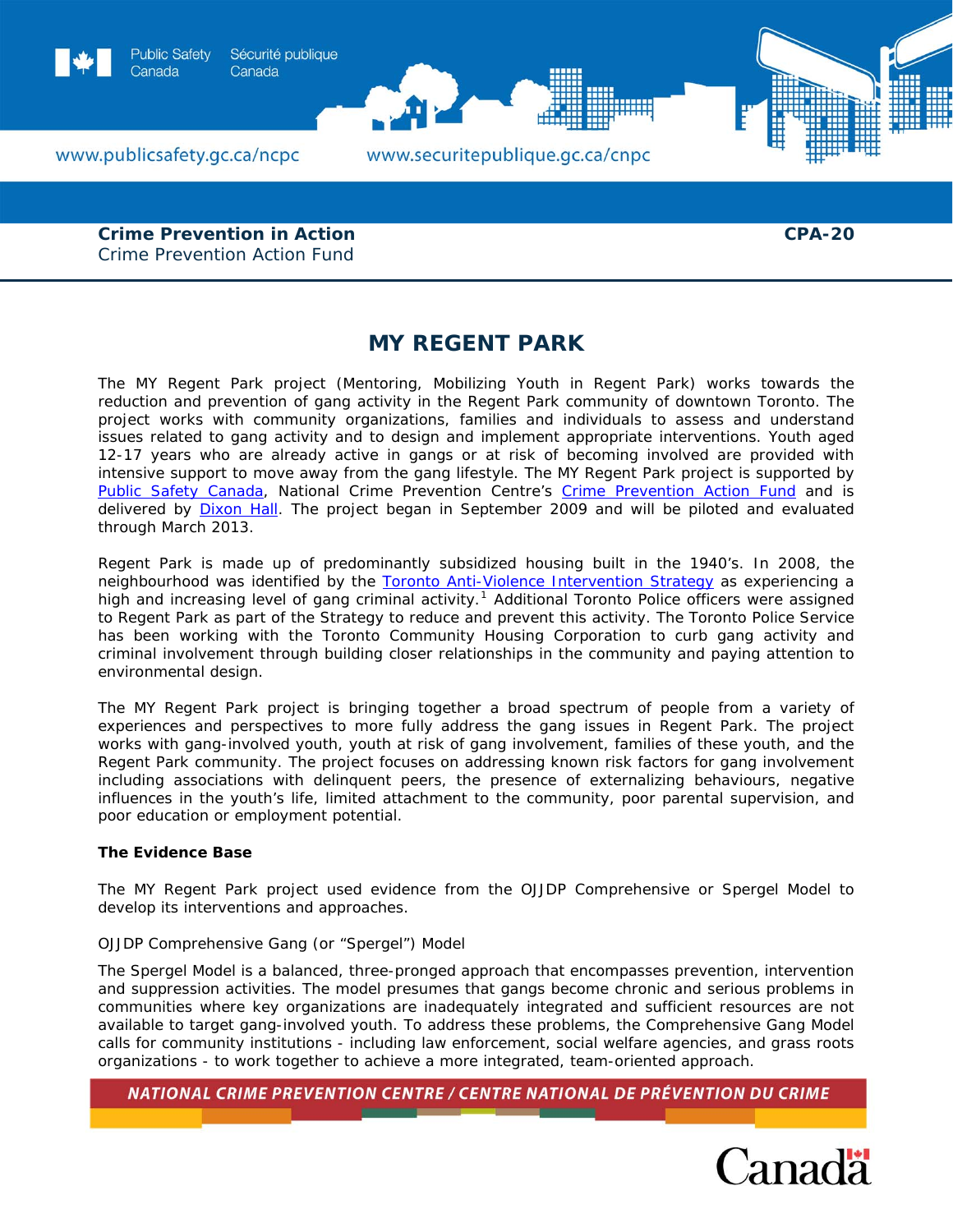The model was piloted in the Little Village neighbourhood of Chicago, Illinois, starting in 1992. With some subsequent modifications, this design gave rise to the OJJDP Comprehensive Community-Wide Gang Model in 1995 and has been implemented and tested in five sites across the United States.

The evaluation concluded that:

- Serious gang violence among the targeted gang members was lower than among members of comparable gangs in the area. Specifically, there were fewer arrests for serious gang crimes (especially aggravated batteries and aggravated assaults) involving members of targeted gangs in comparison with a control group of youths from the same gangs and members of other gangs in Little Village.
- Using a combination of various social interventions involving youth outreach workers and suppression tactics, was more effective for more-violent youths, while the use of youth workers was more effective for less-violent youths.
- The project was apparently most effective in assisting older youths to significantly reduce their criminal activities (particularly violence) more quickly than would have been the case if no project services had been provided.
- The project was particularly successful in reducing drug arrests for program youth compared to comparison and quasi-program youth, who showed increased drug arrests<sup>[2](#page-3-1)</sup>.

# **Program Participants**

This project works with youth 12-17 years of age who are at risk of joining gangs or already gang involved. Up to 240 youth and their families will be involved over the life of the project.

# **Key Partners**

The MY Regent Park project involves many organizations in the community. Some of the key partners include:

- Toronto Christian Resource Centre
- The Salvation Army 614
- Regent Park Focus Youth Media Arts
- Toronto Kiwanis Boys and Girls Clubs
- Regent Park Community Health Centre
- Toronto Police Service

# **Program Components**

Youth referred to the project undergo a detailed assessment to determine their needs and the risk and protective factors in their lives. Care plans that identify the activities to be undertaken to address the specific risks and needs of a youth are developed and include a list of family and community supports and resources that will be accessed. Trained professionals provide assessments and help to set psycho-social goals for youth and their family members. The program involves the following seven key elements:

# *Community Mobilization*

The Project Steering Committee develops, engages and supports members of the Regent Park community to take active roles in the work to reduce and prevent gang activity. The main goal for this committee is to increase knowledge of available gang reduction resources for the community and families so everyone is working together to solve the problems.

# *Social Intervention*

The project provides individual programming based on the education, social and vocational needs of youth participants. Each youth is paired with a Mentor for pro-social sessions (individual/group) five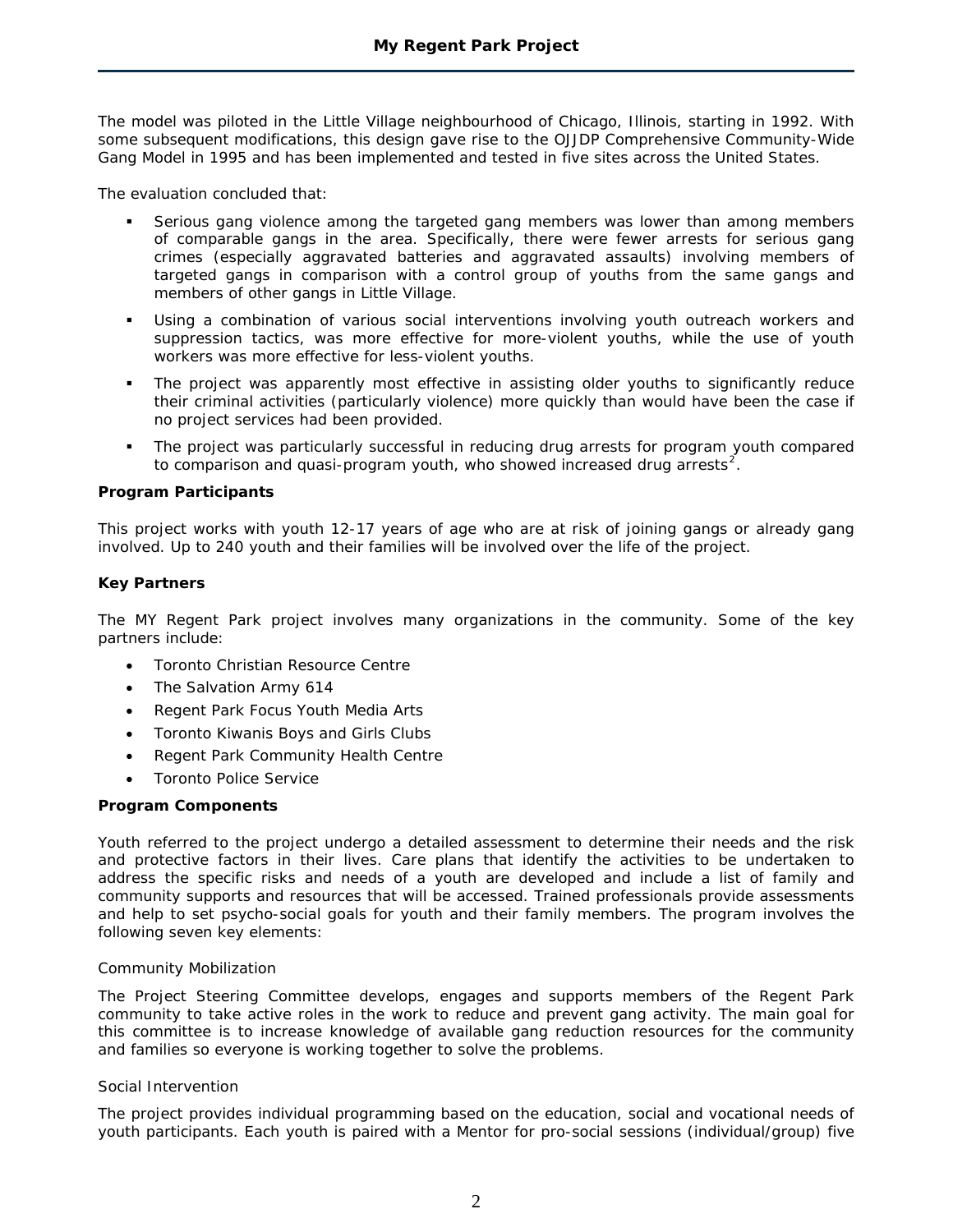hours weekly. The youth also participate in 14 hours of weekly programming that incorporates a number of training and life skills activities.

# *Grief Counselling / Resiliency Training*

Each of the youth involved in the program receives resiliency training. This training deals with issues such as disenfranchised grief and multiple losses. Grief counselling is also available for youth participating in the project and families of youth have access to six grief counselling sessions. Project staff receive 50 hours of resiliency training as part of their employment which allows them to provide training sessions for community residents on topics related to gang prevention, community and individual resiliency.

#### *Parenting Skills*

Families of youth participants receive up to 130 hours of training on effective parenting skills. Families are often referred by parenting networks both within and outside of Regent Park. Parents also build their skills and connections to others through opportunities as members of program committees, such as the Steering Committee.

#### *Suppression*

Project staff work with police and probation organizations to help with ongoing monitoring of youth who are meeting probation requirements. Project and community agency staff receive about 10 hours of training on gang behaviours and activities in order to identify any concerns with youth behaviour very early on to ensure they are addressed and probation is successful.

#### *Opportunities Provision*

Each youth is responsible for implementing an individual program that often includes employment placements. Project staff facilitate five hours of weekly academic support for youth who are in school, including extracurricular outings that promote learning and civic engagement.

#### *Organizational Change and Development*

Six community agencies have signed memorandums of understanding with the project. These six agencies have developed policies specific to offering programming for gang involved youth. Community agency staff (approximately 30 staff) will receive 50 hours of training on gang behaviours and activities to help them better understand this area. In addition, 30 volunteer members of partner agencies have received 10 hours of training on gang prevention and intervention models.

# **Evaluation Design**

A project monitoring system to collect, on an ongoing basis, data on youth involvement and progress is in place. The data is reviewed on a frequent basis in order to assess the need for changes to the activities and approaches. An evaluation to determine the extent to which the project was implemented as planned will also be undertaken. The process evaluation will use project monitoring data, questionnaires, focus groups and administrative records to address the following process evaluation questions:

- o To what extent did the project reach its target population?
- o Were the project activities implemented as planned?
- o Did the project produce the expected outputs?
- o Did the project work effectively with partner organizations?
- o Were staff selection practices, training, and skills adequate for the intervention?